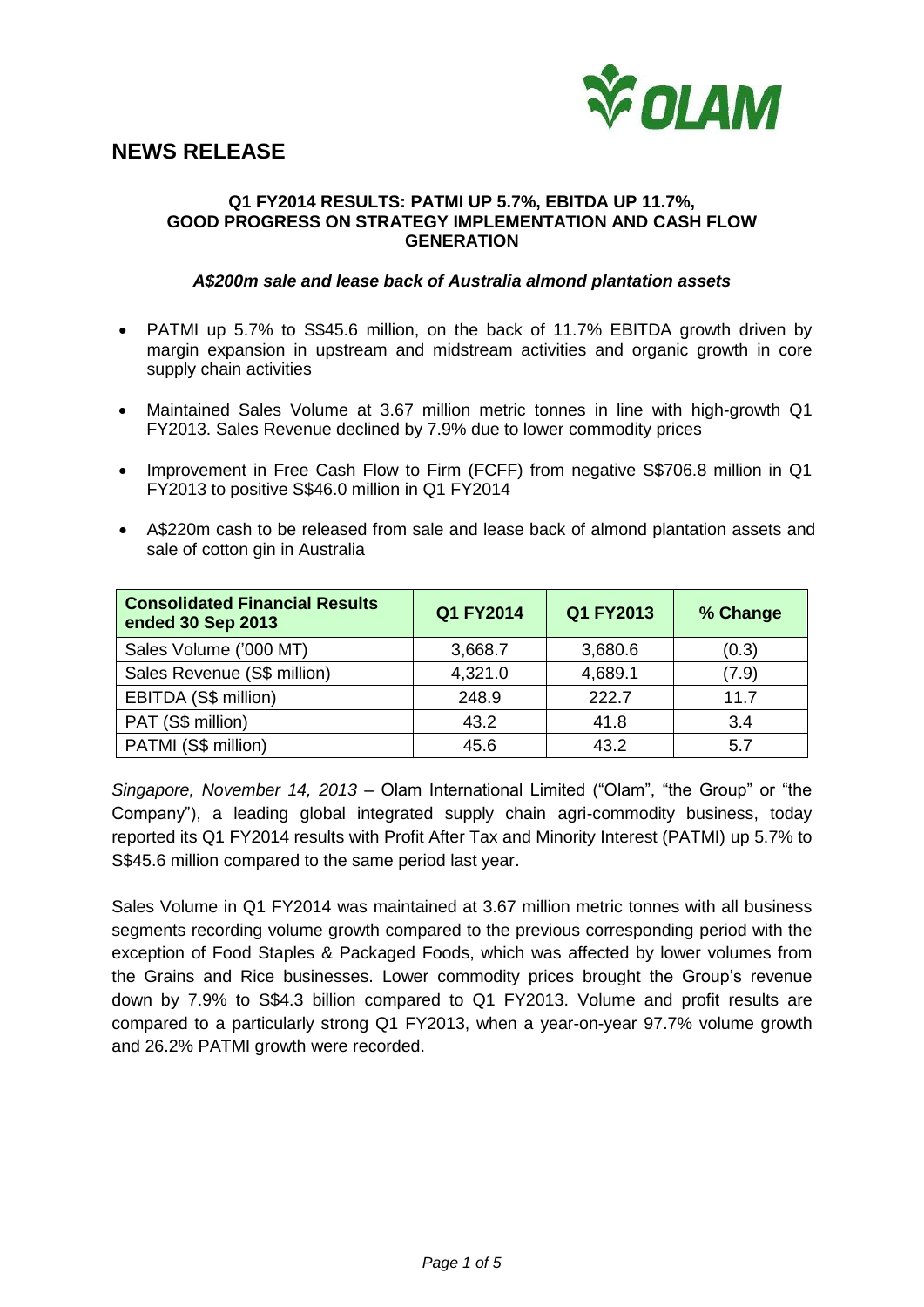

The Company recently announced the sale and leaseback of its almond plantation assets in Australia for A\$200.0 million and the sale of the Dirranbandi cotton gin in Australia for A\$20.0 million. Together the two transactions are expected to generate approximately A\$50.0 million of capital gains upon completion. Besides generating incremental cash flow, the sale and lease back transaction will help maintain profitability while enhancing the returns on invested capital from the Company's Australian almond operations.

**Olam's Group Managing Director and CEO, Sunny Verghese** said: "The first quarter results demonstrate a good start to our new financial year as we continue to make progress on our strategy. Our focus on margin enhancement and cost efficiency is reflected in these latest results. We are particularly pleased with the improvement in free cash flow generation in this quarter, which is a priority for us.

"The sale and lease back of our almond orchards and the sale of the Dirranbandi cotton gin in Australia are further steps in executing the strategy that we announced in April 2013. These two transactions and other similar initiatives that are being worked on will allow the Company to unlock value while pursuing profitable growth."

Despite the 7.9% revenue decline, Earnings Before Interest, Tax, Depreciation and Amortisation (EBITDA), Olam's key metric for operating performance, grew 11.7% to \$248.9 million. This reflects margin improvement from the Group's expansion into upstream and midstream activities, as well as organic growth from core supply chain activities.

There was a significant reduction in net gain from changes in fair value of biological assets from S\$10.1 million in Q1 FY2013 to S\$3.3 million this quarter. Based on the current maturity profile of the Group's biological assets, Olam expects an overall reduction in the net gains from fair value of biological assets for FY2014 compared to FY2013.

During the quarter, the Company also reduced the pace of fixed capital investments to S\$159.5 million versus S\$211.2 million in Q1 FY2013.

The completion of the sale of 25.5% of the Nigerian instant noodles business to Sanyo Foods resulted in a net cash inflow of S\$25.1 million during the quarter. This cash inflow, along with higher operating cash flow, optimisation of working capital and reduced Capex, resulted in an improvement in FCFF from a negative FCFF of S\$706.8 million in Q1 FY2013 to a positive FCFF of S\$46.0 million in Q1 FY2014.

The Company is on track to generate positive FCFF for FY2014 based on its continued efforts to drive higher operating cash flow generation from its existing business, unlocking value from past investments, reduced pace of fixed capital investments and expected changes in working capital for the rest of the year on projected organic growth at current prices.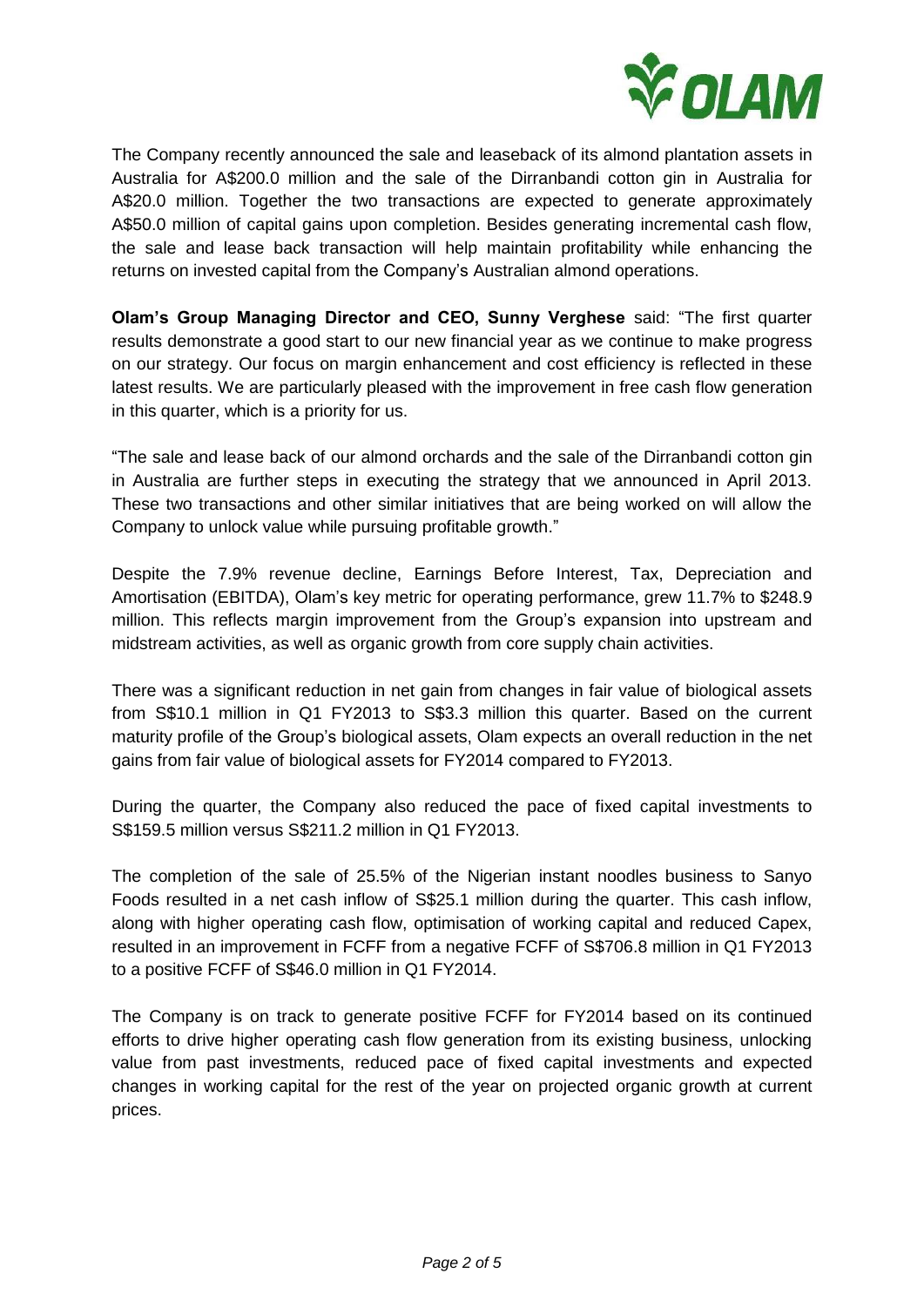

The net gearing at 1.93 times as of Q1 FY2014 remained below the 2.0 times gearing ceiling set by the Company.

This quarter's results included the consolidation of the results from Northern Coffee Corporation, Dehydro Foods, Acacia, Seda Solubles, PT Sumber and the joint venture with Sanyo Foods, as the acquisition or formation of these companies was completed after Q1 FY2013. Despite the consolidation of overheads from these newly acquired businesses, overhead expenses in Q1 FY2014 only grew by a modest 2.8% over Q1 FY2013 as Olam continued to extract operating leverage from investments already made and implemented its sustained cost management programme company-wide.

# **Segmental Review**

**Olam's Executive Director of Finance and Business Development, A. Shekhar** said: "Our segments performed well, with most registering increased volumes despite the challenging industry environment.

"Our strategy to expand selectively into the upstream and midstream segments has given us improved margins, which contributed substantially to our EBITDA growth. The trajectory of the EBITDA and PATMI growth in Q1 FY2014, especially when seen in comparison to the very strong Q1 FY2013, gives us further confidence that we will meet our plan targets for FY2014."

|                                                  | <b>Sales Volume</b> |                | <b>Revenue</b> |                | <b>EBITDA</b>  |                |
|--------------------------------------------------|---------------------|----------------|----------------|----------------|----------------|----------------|
|                                                  | Q <sub>1</sub>      | Q <sub>1</sub> | Q <sub>1</sub> | Q <sub>1</sub> | Q <sub>1</sub> | Q <sub>1</sub> |
|                                                  | <b>FY2014</b>       | <b>FY2013</b>  | <b>FY2014</b>  | <b>FY2013</b>  | <b>FY2014</b>  | <b>FY2013</b>  |
| Edible Nuts, Spices and<br>Vegetable Ingredients | 456.3               | 419.9          | 760.5          | 585.4          | 99.4           | 79.4           |
| Confectionery and<br>Beverage Ingredients        | 314.9               | 309.8          | 921.5          | 1,262.0        | 53.4           | 46.4           |
| Food Staples and<br>Packaged Foods               | 2,527.0             | 2,597.3        | 1,710.7        | 1,914.7        | 87.6           | 82.3           |
| <b>Total Food Category</b>                       | 3,298.2             | 3,327.0        | 3,392.7        | 3,762.1        | 240.4          | 208.1          |
| <b>Industrial Raw Materials</b><br>(IRM)         | 370.5               | 353.6          | 927.9          | 926.6          | 16.8           | 12.7           |
| <b>Commodity Financial</b><br>Services (CFS)     | N.A.                | N.A.           | 0.4            | 0.4            | (8.3)          | 1.9            |
| <b>Total Non-Food</b><br>Category                | 370.5               | 353.6          | 928.3          | 927.0          | 8.5            | 14.6           |
| <b>Consolidated Total</b>                        | 3,668.7             | 3,680.6        | 4,321.0        | 4,689.1        | 248.9          | 222.7          |

*Volume in '000 metric tonnes; Revenue & EBITDA in S\$ million*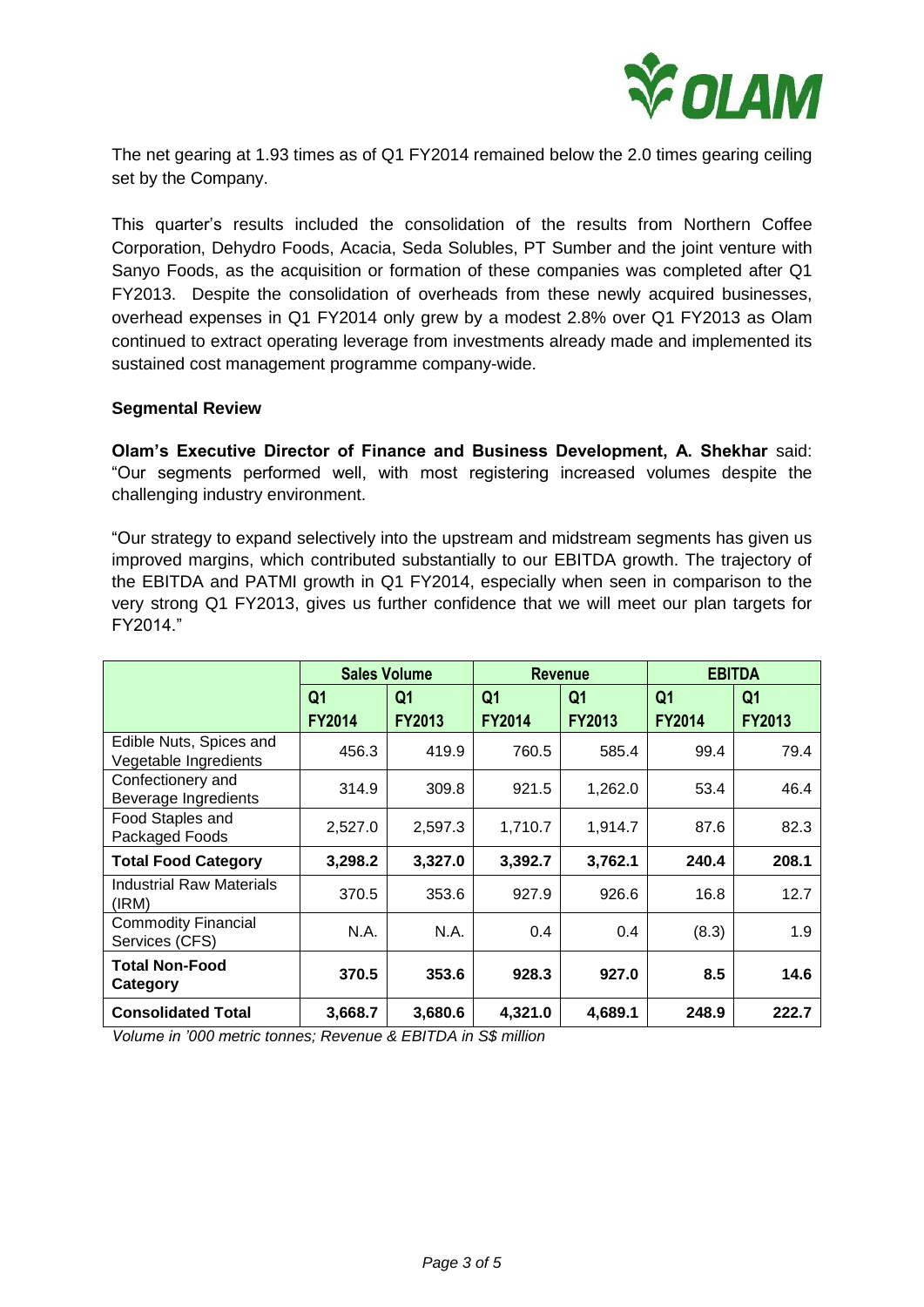

The **Edible Nuts, Spices & Vegetable Ingredients** segment registered a year-on-year volume growth of 8.7%, revenue growth of 29.9% and EBITDA growth of 25.2% in Q1 FY2014. The almond business was a strong contributor to the growth in segment volumes, revenues and EBITDA as the business benefited from higher upstream volumes and an increase in market prices. The tomato processing business turned around as inventory levels normalised and selling prices recovered with the market moving out of the global oversupply situation.

The **Confectionery & Beverage Ingredients** segment recorded marginal growth in volume of 1.6%. However, revenue declined by 27.0% in great part due to a steep decline in coffee prices. Despite flat volumes and lower turnover, EBITDA grew 15.1% with higher contribution from upstream and midstream investments.

The **Food Staples & Packaged Foods** segment volumes declined by 2.7% as higher volumes from Palm trading and Packaged Foods in West Africa were offset by lower Grains and Rice volumes. EBITDA grew by 6.4% largely due to better performance from the flour mills, the Nigerian Packaged Foods business and the Indonesian Sugar refinery. Although dairy prices improved, the upstream Dairy business continued to face operational challenges, leading to lower milk production than expected in both Rusmolco and NZFSU.

The **Industrial Raw Materials** segment saw volume growth of 4.8% while turnover remained flat. The Cotton business registered good growth in volume while Wood Products and Fertiliser volumes were lower. EBITDA grew by 32.3% driven mainly by the Cotton business. There was also a successful reduction of overheads, particularly in Wood Products due to a restructuring of the business.

The **Commodity Financial Services** business registered an EBITDA loss of S\$8.3 million as the Market-making & Volatility Trading Division incurred an operating loss. Both the Fund Management as well as the Market-making & Volatility Trading parts of the business have been restructured after the strategy review.

# **Outlook and Prospects**

Mr Verghese said: "The Company's diversified portfolio with established leadership positions in many of our segments means we are well-placed to navigate the uncertainties and volatility in global commodities markets. Given the progress made against the strategic plan targets in Q1 FY2014, we are on track to deliver both earnings growth and free cash flow for the full year FY2014."

. . . . .

# *Note:*

*This release should be read and understood only in conjunction with the full text of Olam International Limited's Q1 FY2014 Financial Statements and Management Discussion and Analysis lodged on SGXNET on November 14, 2013.*